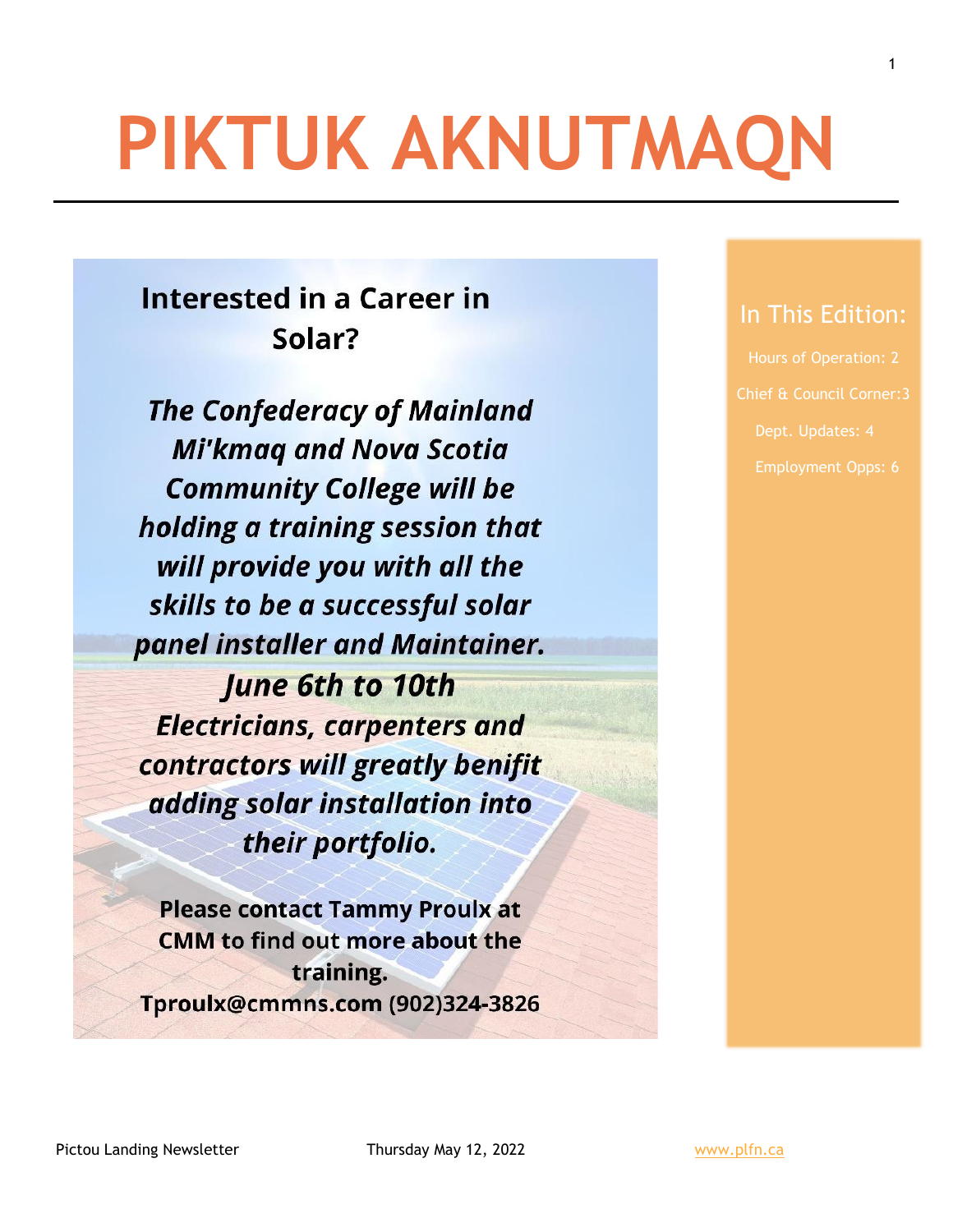

2

٦



| <b>Band Office Hours</b>                                                                              | <b>Health Centre Hours</b>                                                                            | <b>Garbage Day</b>                                                                                                          | <b>Chief &amp; Council</b><br><b>Meetings</b>                                                                                                                                                                                |
|-------------------------------------------------------------------------------------------------------|-------------------------------------------------------------------------------------------------------|-----------------------------------------------------------------------------------------------------------------------------|------------------------------------------------------------------------------------------------------------------------------------------------------------------------------------------------------------------------------|
| Monday - Thursday<br>$9:00$ am - 4:00 pm<br>Friday<br>$9:00$ am - $3:00$ pm<br>Closed for lunch hour. | Monday - Thursday<br>$9:00$ am - 4:00 pm<br>Friday<br>$9:00$ am - $3:00$ pm<br>Closed for lunch hour. | Collection is every<br>second Tuesday<br><b>Next Collection Date</b><br>is:<br>Tuesday May 17, 2022<br>Tuesday May 31, 2022 | The next Chief &<br>Council meeting is<br>Tuesday May 24, 2022.<br>To submit a letter or<br>request please email<br>janet@plfn.ca or<br>webmaster@plfn.ca or<br>you can drop off at<br>the front desk of the<br>Band Office. |
| <b>VCM Hours</b>                                                                                      | <b>Wolf Den Hours</b>                                                                                 | <b>Pictou Landing Pantry</b><br><b>Hours</b>                                                                                | <b>Fisheries Hours</b>                                                                                                                                                                                                       |
|                                                                                                       |                                                                                                       |                                                                                                                             |                                                                                                                                                                                                                              |
| Monday - Friday                                                                                       | Open 7 days a week                                                                                    | Tuesday                                                                                                                     | Monday - Thursday                                                                                                                                                                                                            |
| $7:00$ am - 11:00 pm                                                                                  | 9:00 am - Midnight                                                                                    | 1:00 pm $-3:00$ pm                                                                                                          | $9:00$ am - 4:00 pm                                                                                                                                                                                                          |
| Saturday- Sunday                                                                                      |                                                                                                       | Wednesday - Thursday                                                                                                        | Friday                                                                                                                                                                                                                       |
| 9:00 am - 11:00 pm                                                                                    |                                                                                                       | $9:00$ am - $3:00$ pm                                                                                                       | $9:00$ am - $3:00$ pm                                                                                                                                                                                                        |

T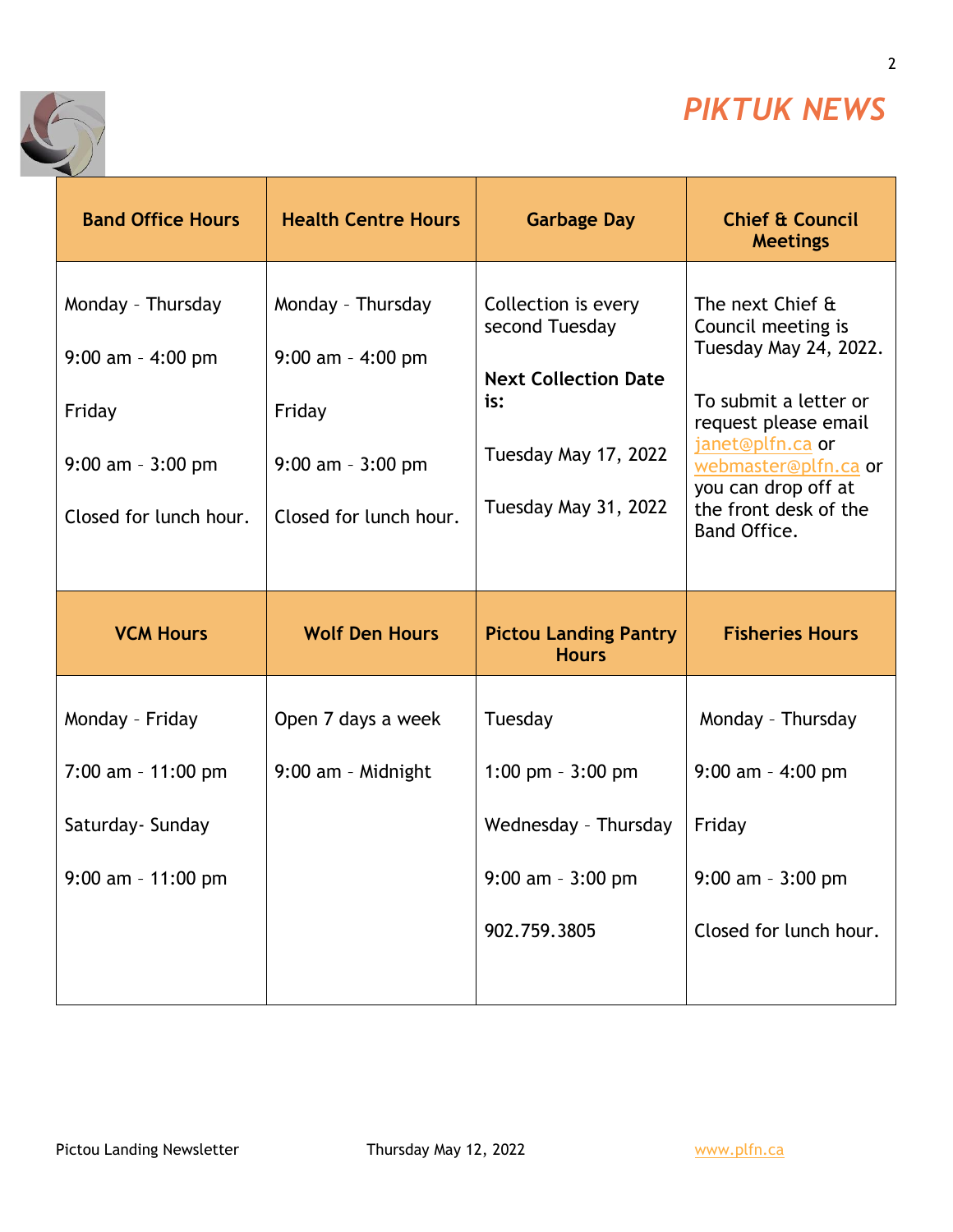# *Chief & Council Corner:*

Chief & Council meets on Tuesday May 24, 2022. To submit a letter or request please email [janet@plfn.ca](mailto:janet@plfn.ca) or [webmaster@plfn.ca](mailto:webmaster@plfn.ca) or you can drop off at the front desk of the Band Office.

Some things to Note:

- The Clean Foundation will be down on Friday May 13 to start planning the restoration activities for this spring at Sitmuk. Feel free to stop by and say Hello or check in on their restoration plans.
- Thank you to everyone who helped out with the Mother's Day meal and the deliveries.
- There is to be no drugs or alcohol permitted in the Cheticamp houses. Zero tolerance. There are fishers there that want to work and get the job done - not be kept up with partying. If you cannot respect the rules, the industry and the people boarding with you then you will be replaced. Please have a safe season. Your safety is priority.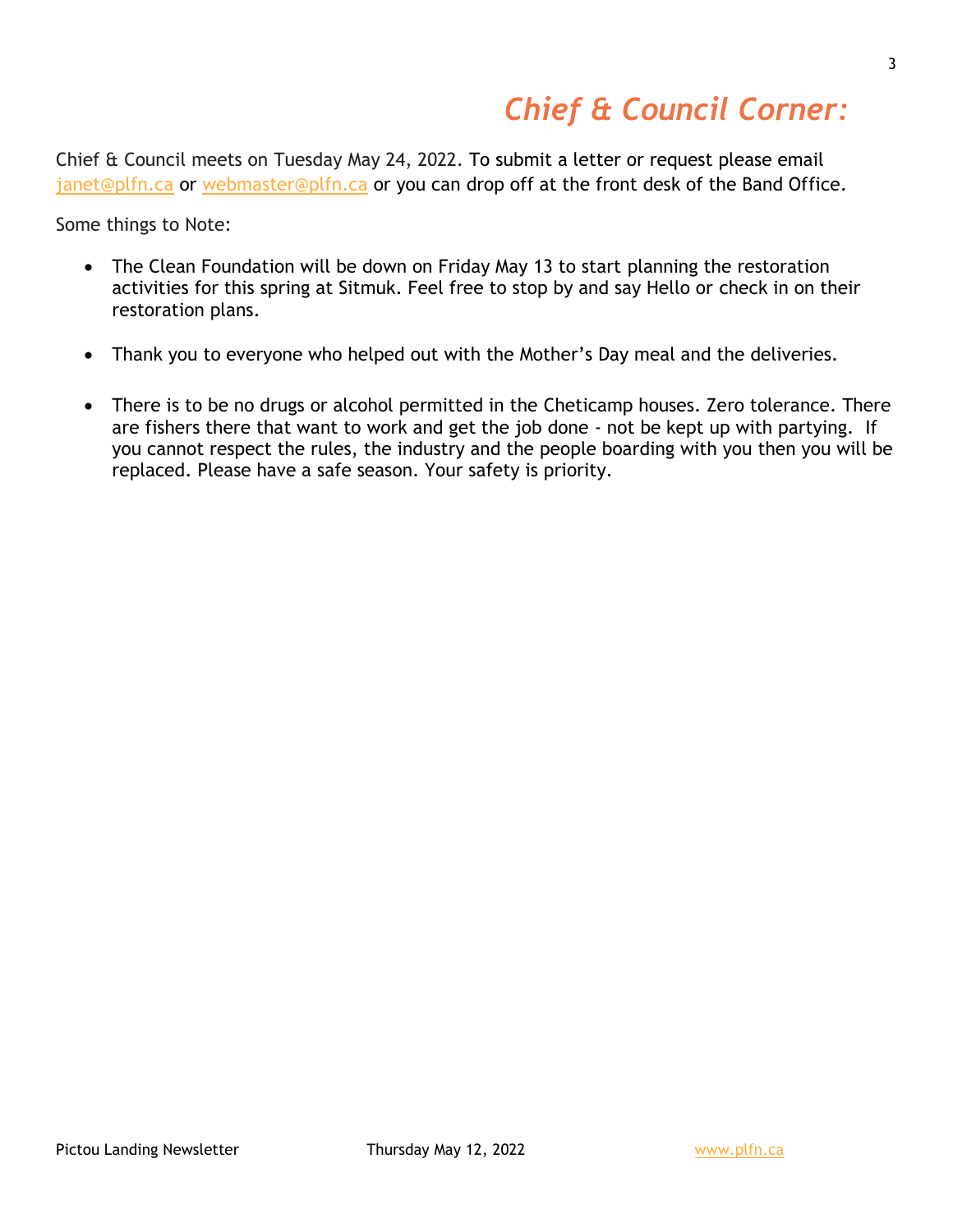# Notice from Capital and Public Works Department:

We will be flushing the lines for two full days on Monday May 16 and Tuesday May 17, please be sure to stock up on some extra water. We apologize for any inconvenience.

### Notice from Social Department:

Power bills should be submitted on time to avoid disconnection.

New social applications are due on May 13.

Sewing classes are open to anyone and are held at the old school on Tuesday's & Wednesday's 6:00pm to 9:00 pm.

# Notice from the Boat Harbour Project:

From NS Lands:

An application has been submitted to IAAC requesting an extension to the CEAA 2012 legislated time limit which prescribed that CEAA 2012 environmental assessments were to be completed by August 2022. Based upon our discussions with IAAC, we have asked for a two-year extension to the time limit, so to August 2024.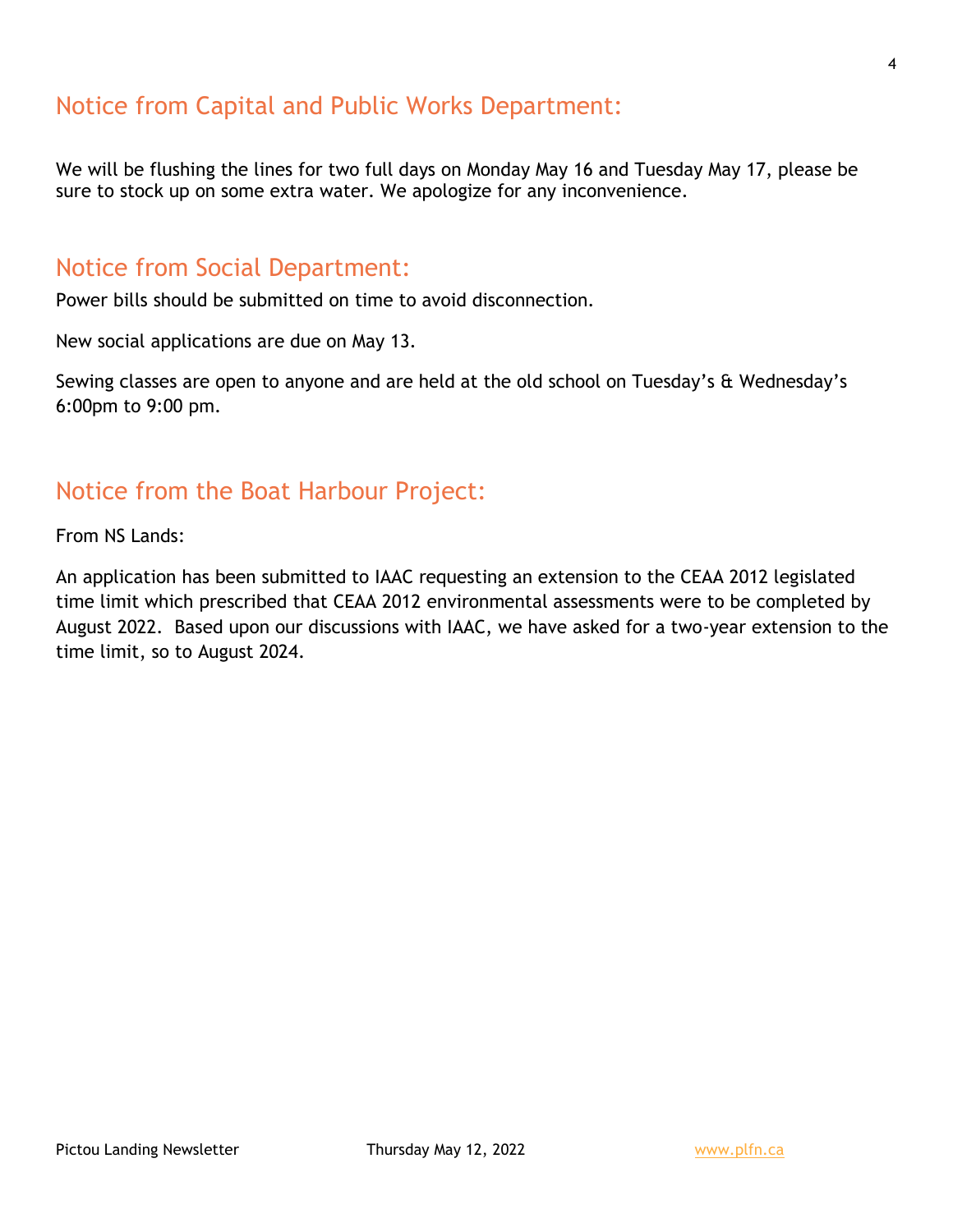# Notice from Housing Department:





May 02, 2022

#### Notice of Housing Inventory Data Collection - Pictou Landing First Nation RE:

Dear Community Member,

The Confederacy of Mainland Mi'kmaq in collaboration with Pictou Landing First Nation will be in community performing housing condition assessments of the Pictou Landing First Nation housing stock between May 2022 and December 2022.

Greg Smith (CMMNS) will be performing visual condition assessments of community housing units. This data will be used for both short-term and long-term maintenance planning and validating the existing needs for future development.

One week's notice will be provided to residents with a proposed date and time of inspection. If you are unable to accommodate the inspection at the time requested, please contact Albert Denny or Greg Smith at greg.smith@cmmns.com or by phone at (902) 324-2571.

Should you have any questions or want more information on the Housing Condition Assessment program, please feel free to contact Greg Smith at CMM.

Wela'lin

Greg M. Smith

**Housing/Building Inspector** greg.smith@cmmns.com Cell - (902) 324 2571 Office - (902) 895 6385